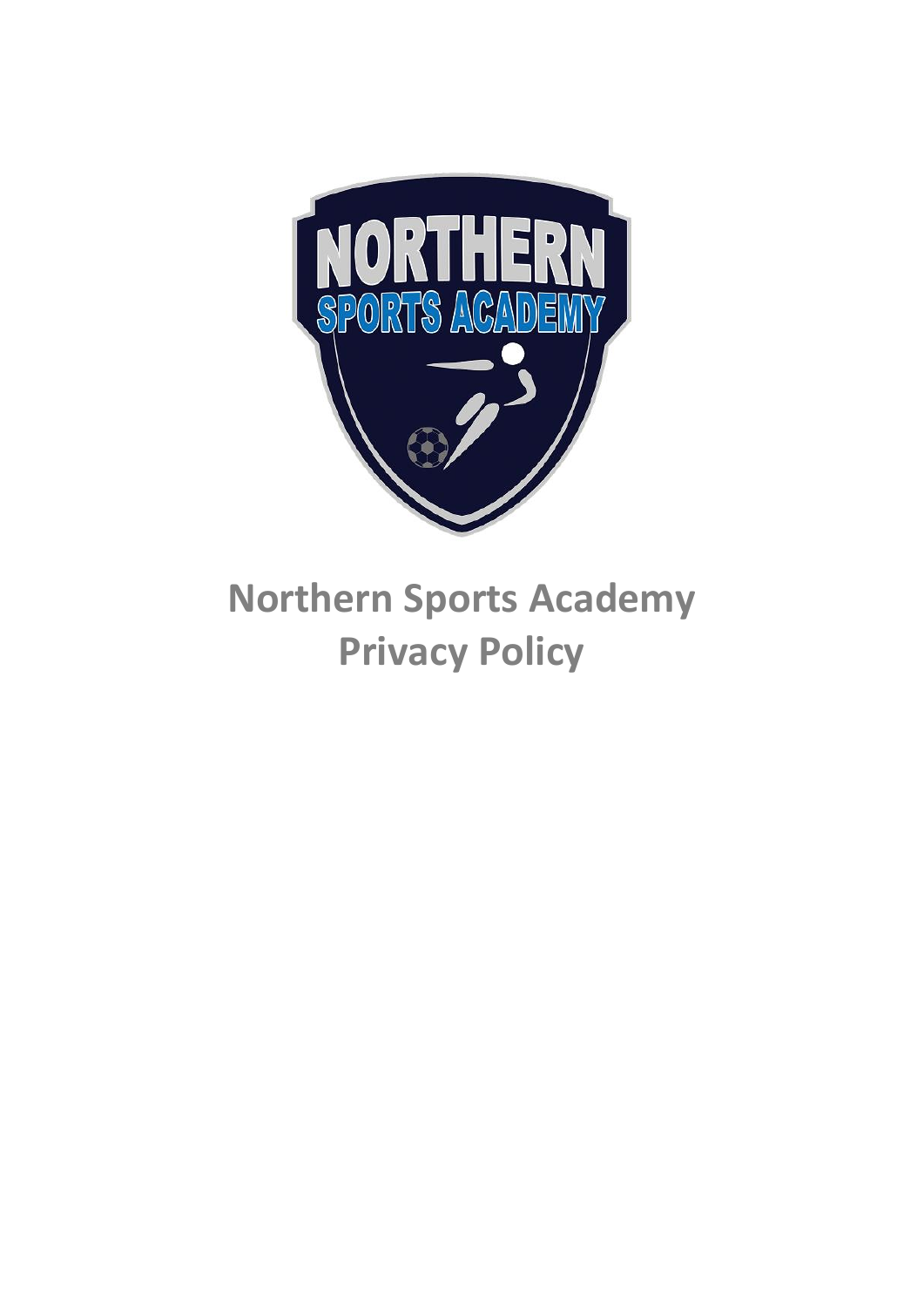# **PRIVACY POLICY**

#### **INTRODUCTON**

Northern Sports Academy Ltd is committed to protecting the privacy of its players, coaches and stakeholders. Northern Sports Academy Ltd complies fully with the General Data Protection Regulations, May 2018.

Northern Sports Academy Ltd ("us", "we", or "our") operates the www.northernsportsacademy.com website (the "Service").

#### **ABOUT US**

Northern Sports Academy aim to deliver high quality football sessions for players of all abilities. Our programmes are specifically designed to develop football ability, grow confidence and improve social skills.

We aim to provide a fun and safe environment for all our players and our sessions are delivered by both male and female FA/UEFA [Qualified](http://www.thefa.com/my-football/football-volunteers/coachingvolunteering/get%20into%20coaching/coachingpathway) coaches

#### **WHAT IS THIS DOCUMENT**

This page informs you of our policies regarding the collection, use, and disclosure of personal data when you use our service and the choices you have associated with that data.

We use your data to provide and improve the service. By using the Service, you agree to the collection and use of information in accordance with this Policy.

#### **INFORMATION COLLECTION AND USE**

We collect several different types of information for various purposes to provide and improve our service to you.

#### **Types of Data Collected**

#### Personal Data

While using our service, we may ask you to provide us with certain personally identifiable information that can be used to contact or identify you ("Personal Data"), personally identifiable information may include, but is not limited to:

- Email address
- First name and last name
- Phone number
- Address, Post Code
- Date of Birth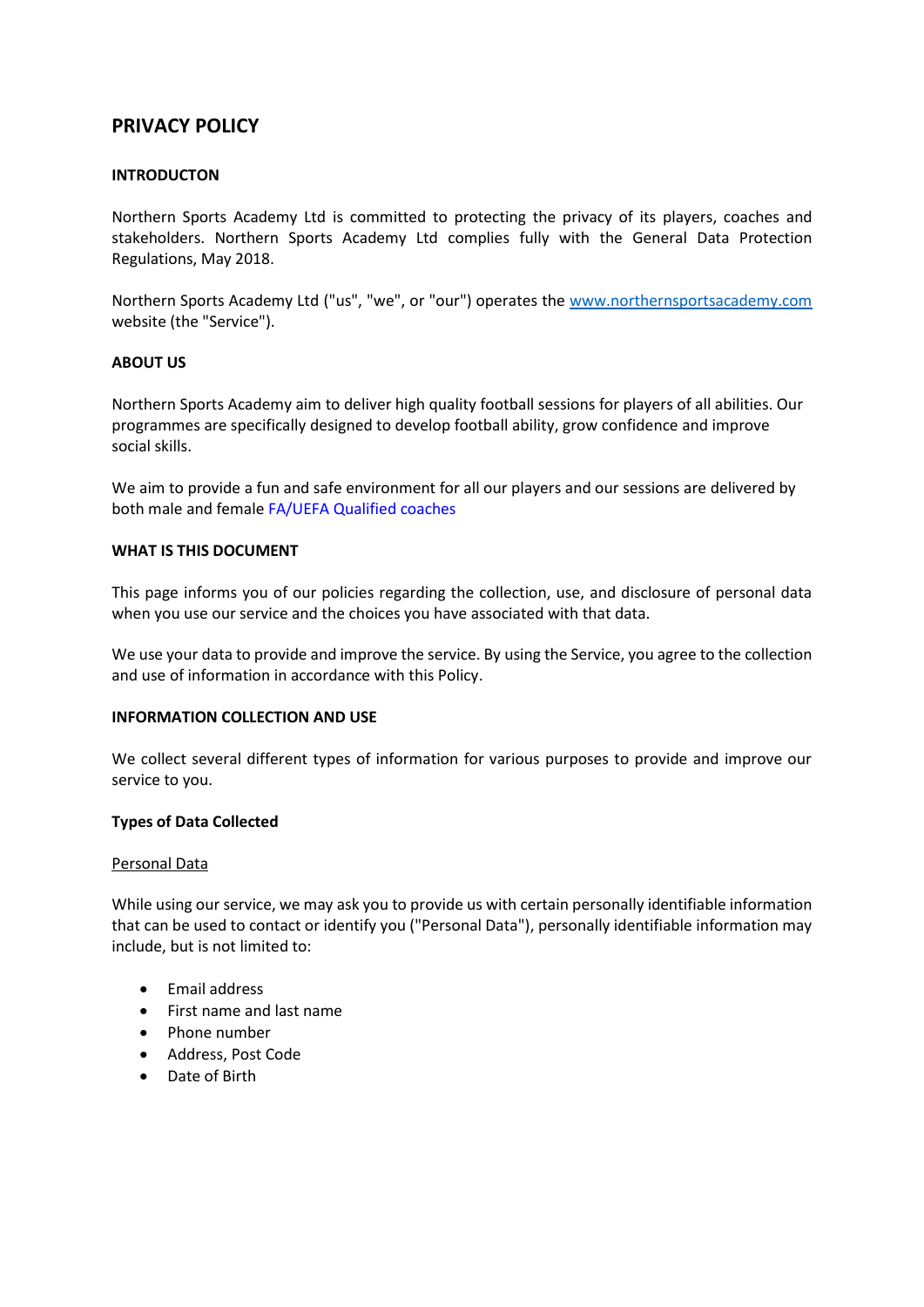# **Application for a Vacancy**

The information you provide during the recruitment process will only be used for the purpose of progressing your application, or to fulfil legal or regulatory requirements if successful.

We will not share any of the information you provide to us during the recruitment process with any third parties for marketing, or for any other purposes.

#### **Social Media**

If you follow Northern Sports Academy on social media and contact us through any such third-party sites you will need to make sure you are familiar with privacy policies and settings for those particular sites.

We do not collect, hold or use any data about you from our social media sites. Northern Sports Academy Ltd can take no responsibility for issues relating to privacy of information for social media or third-party sites that you may use.

#### **Subscribers to Mailing Lists**

If we hold your information on our mailing list your details will only be used by Northern Sports Academy – we will never sell or swap your details or give your information to other organisations to use for their own purposes.

You can select the preferred method of contact, either by post or email, to receive your regular news and updates.

*You are free to change your mind about giving consent to receiving mailings either by post or email at any time by contacting:*

**Email:** [info@northernsportsacademy.com](mailto:info@northernsportsacademy.com) **Tel:** 07432 088 674 | 07985 389 385

#### **Emailing Northern Sports Academy**

We monitor all email traffic sent to us, including file attachments, for viruses or malicious software. Please be aware that you have a responsibility to ensure that any email you send is within the bounds of the law.

# **Transfer of Data**

Your information, including personal data, may be transferred to  $-$  and maintained on  $-$  computers located outside of your state, province, country or other governmental jurisdiction where the data protection laws may differ than those from your jurisdiction.

If you are located outside United Kingdom and choose to provide information to us, please note that we transfer the data, including Personal Data, to the United Kingdom and process it there.

Your consent to this Privacy Policy followed by your submission of such information represents your agreement to that transfer.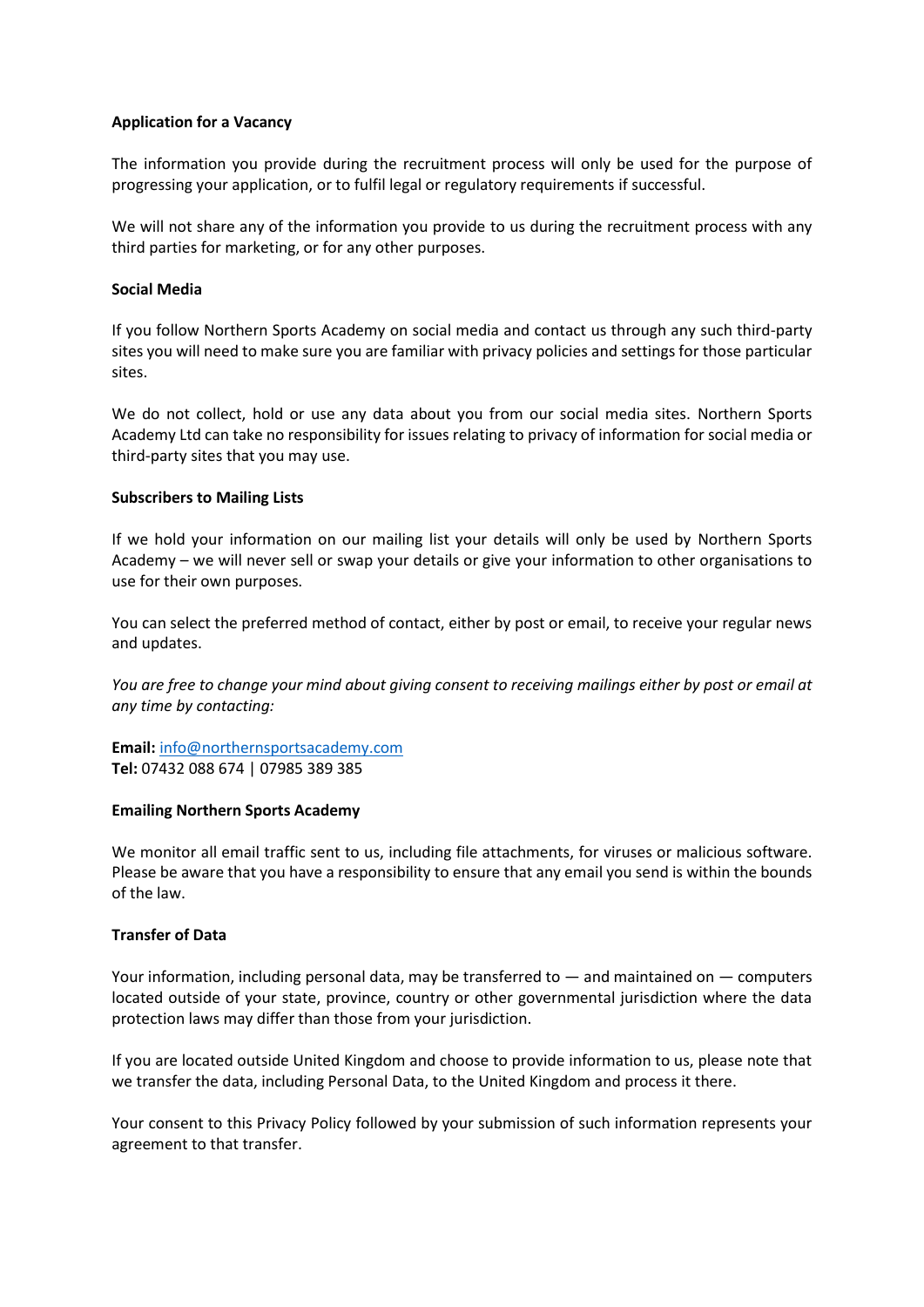Northern Sports Academy Ltd will take all steps reasonably necessary to ensure that your data is treated securely and in accordance with this Privacy Policy. No transfer of your personal data will take place to an organisation or country unless there are adequate controls in place to ensure the security of your data and/or other personal information.

#### **Disclosure of Data**

#### Legal Requirements

Northern Sports Academy Ltd may disclose your Personal Data in the good faith belief that such action is necessary to:

- To comply with a legal obligation
- To protect and defend the rights or property of Northern Sports Academy Ltd
- To prevent or investigate possible wrongdoing in connection with the Service
- To protect the personal safety of users of the Service or the public
- To protect against legal liability

# **Security of Data**

The security of your data is important to us but remember that no method of transmission over the Internet, or method of electronic storage is 100% secure. While we strive to use commercially acceptable means to protect your personal data, we cannot guarantee its absolute security.

#### **Links to Other Sites**

Our Service may contain links to other sites that are not operated by us. If you click on a third-party link you will be directed to that third party's site. We strongly advise you to review the Privacy Policy of every site you visit.

We have no control over and assume no responsibility for the content, Privacy Policies or practices of any third-party sites or services.

# **Changes to This Privacy Policy**

We may update our Privacy Policy from time to time. We will notify you of any changes by posting the new Privacy Policy on this page. We will let you know via email and/or a prominent notice on our site, prior to the change becoming effective and update the "effective date" at the top of this Privacy Policy.

You are advised to review this Privacy Policy periodically for any changes. Changes to this Privacy Policy are effective from the date stated at the top of this Privacy Policy.

# **Complaints and Suggestions**

At Northern Sports Academy we always aim to provide high quality services to everyone who uses them. However, we are aware that occasionally we don't get things right.

Your views are important to us. If you don't tell us what is wrong, we won't know how to improve. We will do our best to put things right and prevent them from happening again.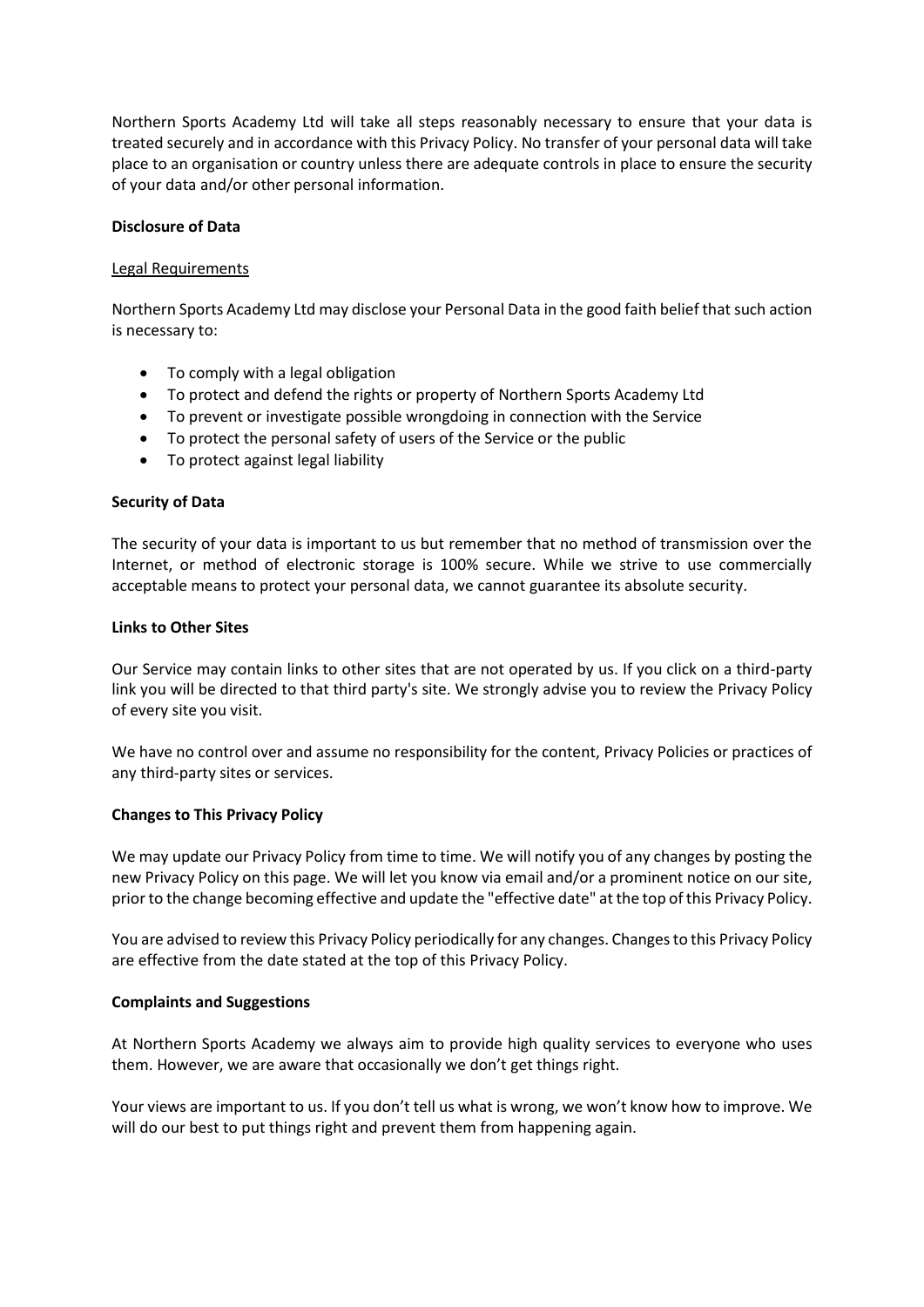Northern Sports Academy Ltd tries to meet the highest standards when collecting and using personal information. For this reason, we take any complaints we receive about this very seriously. We encourage people to bring it to our attention if they think that our collection or use of information is unfair, misleading or inappropriate. We would also welcome any suggestions for improving our procedures.

Complaints and other feedback offer an opportunity to test and improve our services. Even if a complaint may not seem justified or constructive there may still be lessons to learn and all complaints must be treated seriously and positively.

# Who can make a complaint, compliment or suggestion?

Complaints, compliments and suggestions are welcomed from players, their parents/guardians, and persons affected because of a breach of this Policy.

#### Confidentiality

All complaints will be dealt with in a confidential manner. Anonymous complaints will be acted on; however, it would be better if you provide us with contact details so that we can let you know the outcome of your complaint.

#### How to Make a Complaint, Compliment or Suggestion

Any complaints in relation to improper use of personal data should be sent to [info@northernsportsacademy.com](mailto:info@northernsportsacademy.com)

# Complaints About Our Use of Your Data

# **Right to Access to Your Information**

You have the right to request a copy of the information that we hold about you. If you would like a copy of some or all of your personal information, please email or write to us at the following address. info@northernsportsacademy.com

We are obliged by the GDPR to respond within 30 days of receipt of your request.

If we do hold information about you, you can ask us to correct or update this at any time by emailing the above email address.

If you agree, we will try to deal with your request informally, for example by providing you with the specific information you need by email.

# **Contact Us**

If you have any questions about this Privacy Policy, please contact us:

- **By email:** info@northernsportsacademy.com
- **By visiting this page on our website:** www.northernsportsacademy.com/contact-us
- **By phone number:** 07432 088 674